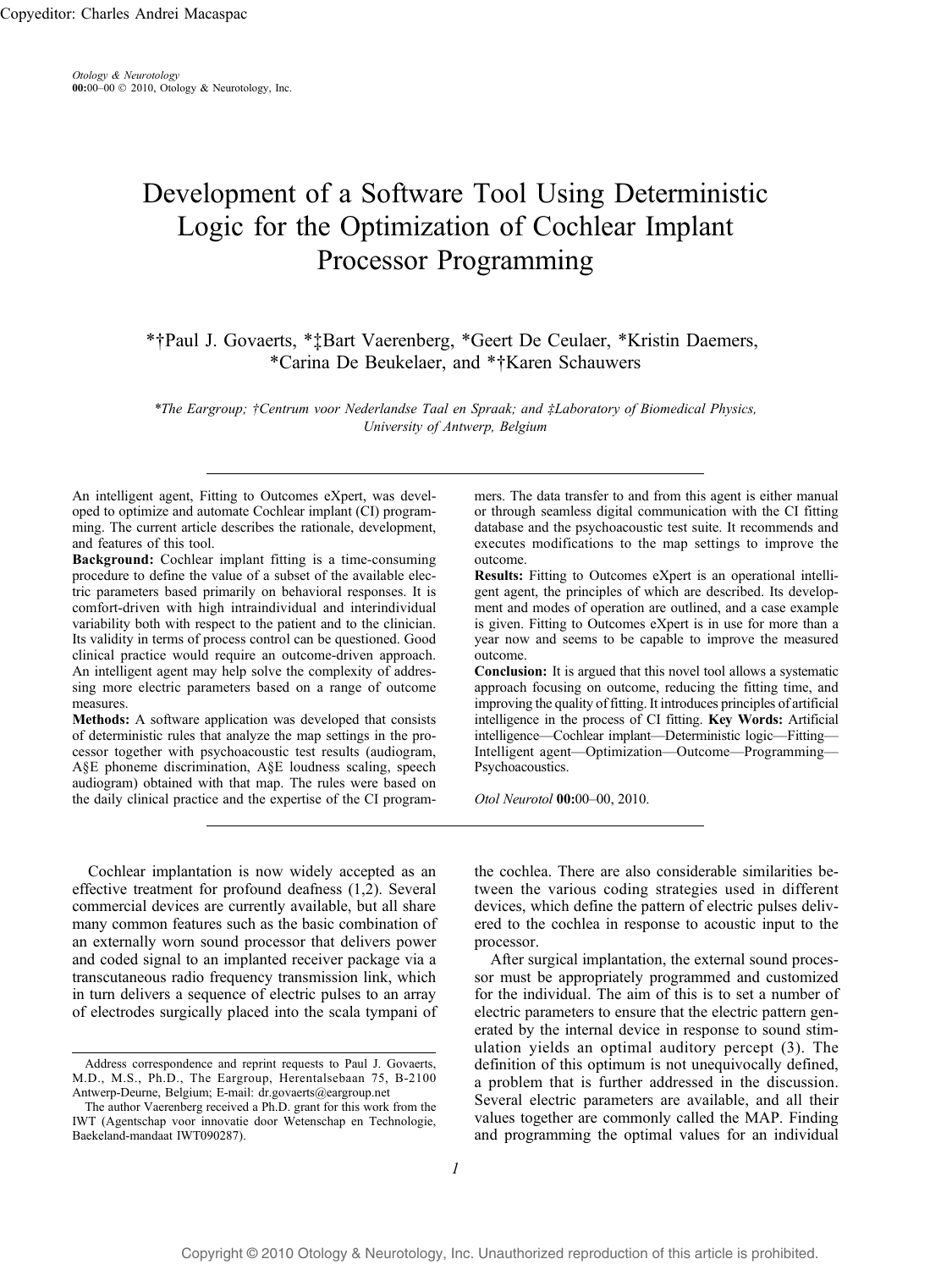are commonly called the act of fitting. It is achieved using proprietary software and a hardware interface connected to the processor and depends on behavioral responses from the Cochlear implant (CI) user.

From the early years onward, many electric parameters have been set at default values that are mostly left untouched during the fitting process. Fitting is usually restricted to setting the threshold of audibility for electric stimulation, plus dynamic range, for each electrode separately. Both levels may vary considerably among individuals and among different electrodes along the array within individuals. For this reason, the initial task is for the audiologist to measure the threshold and some measure of upper loudness tolerance (such as "most comfortable level") for each electrode to define a range of outputs that provides a comfortable percept when the resultant MAP is activated.

After the initial "fitting" and activation of the processor, several review sessions are normally required to remeasure these levels to accommodate the increase in dynamic range that typically occurs as the user becomes accustomed to the electric stimulation over the first few months of device use (4). The need for follow-up sessions is particularly important for young children because it is generally very difficult to assess sensitivity to electric stimulation in this population due to their cognitive status and lack of experience of auditory sensations. After stabilization of electric dynamic range (EDR), fitting sessions are usually limited to periodical checks, typically annually, as long as progress remains satisfactory.

Although threshold and upper loudness levels are the main parameters commonly used for the generation of an appropriate MAP, there are many others that can be adjusted within the fitting software. The most common additional adjustment is the deactivation of individual electrodes if deemed necessary, usually if they show high thresholds, small dynamic ranges, or produce nonauditory stimulation. Although clinicians may adjust a number of other program parameters, time constraints, limited assessment procedures, and the unavailability of certain parameters in commercially available fitting software make it impractical to do so on a routine basis. Optional parameters include bandpass filter boundaries, gain, microphone sensitivity, output compressive function, interpulse interval, stimulation rate, and so on. Our observation of clinicians throughout Europe has taught us that clinicians often leave most of these parameters unchanged from their default settings.

It is important to notice that the main criterion used is the patient's behavioral response. This reflects detection at low intensities to set the lower stimulation level and some appreciation of comfort, maximal comfort, or discomfort to set the upper level.

Once behavioral fitting parameters are stable, it is usually assumed that the MAP is optimally adjusted. Occasionally, the user may complain regarding the subjective quality or tone of the auditory percept. If a user is performing at a lower level than might be expected, then

able, then it will be accepted that performance is probably optimal for that particular user because it is well known that outcomes vary considerably even within a relatively homogeneous group of CI users (5). In our experience with a number of CI centers, MAP adjustments are not often based on formal outcome measures, although this may be different for different CI centers. Even when measured outcome is used, this is rarely fed back into a validated and systematic way to change the MAP. One of the consequences is that the same outcome may result in significantly different MAP changes when given to different clinicians. Repeated fitting sessions, even when they merely ad-

fitting measures may be repeated, but if these seem reli-

dress the limited number of electric parameters described earlier, are very time-consuming for a CI center, and there is therefore a perceived need to make this process as efficient as possible. However, apart from time considerations, the efficiency of the process is clearly also affected by how much benefit is gained by very accurate processor fitting. There exists a school of thought that the central auditory system is able to accommodate to a fairly wide range of inputs from the cochlea such that as long as speech sounds are audible, then the language processing centers of the auditory system can satisfactorily adapt through neural plasticity. To this end, several studies have shown that processor fittings can be simplified to a certain degree without significant detriment  $(6-8)$ .

Although this line of thinking may have useful implications for certain clinical situations, it is commonly believed that accurately adjusted processor MAPs do generally result in better outcomes in terms of speech understanding (9,10). The practical question, however, is how to achieve this without spending excessive amounts of clinical time. Indeed, if one considers 5 independent mapping parameters with only 5 critical values possible for each, this would yield  $5^5 = 3,125$  possible combinations. These are more than the patient or clinician could reasonably evaluate by traditional methods.

Several ways to reduce the fitting time have been developed over the years. They can be summarized by 2 strategies: 1) to introduce objective measures that serve to predict the optimal MAP values and 2) to set MAP values on a group of electrodes rather than on individual electrodes.

Objective measures are often performed during surgery, although they can also be performed at any moment after surgery. They include measurements of the electrically evoked compound action potential (eCAP) using back-telemetry (11), electrically evoked auditory brainstem recordings (12), and electrically evoked stapedius reflex thresholds (13). These have been shown to identify stimulation levels within the behavioral dynamic range, but show considerable variability and do not accurately indicate the limits (threshold and maximum comfortable loudness) of the dynamic range (14,15). They are mainly used as a starting point for user MAPs, where behavioral measures are still important to fine-tune the processor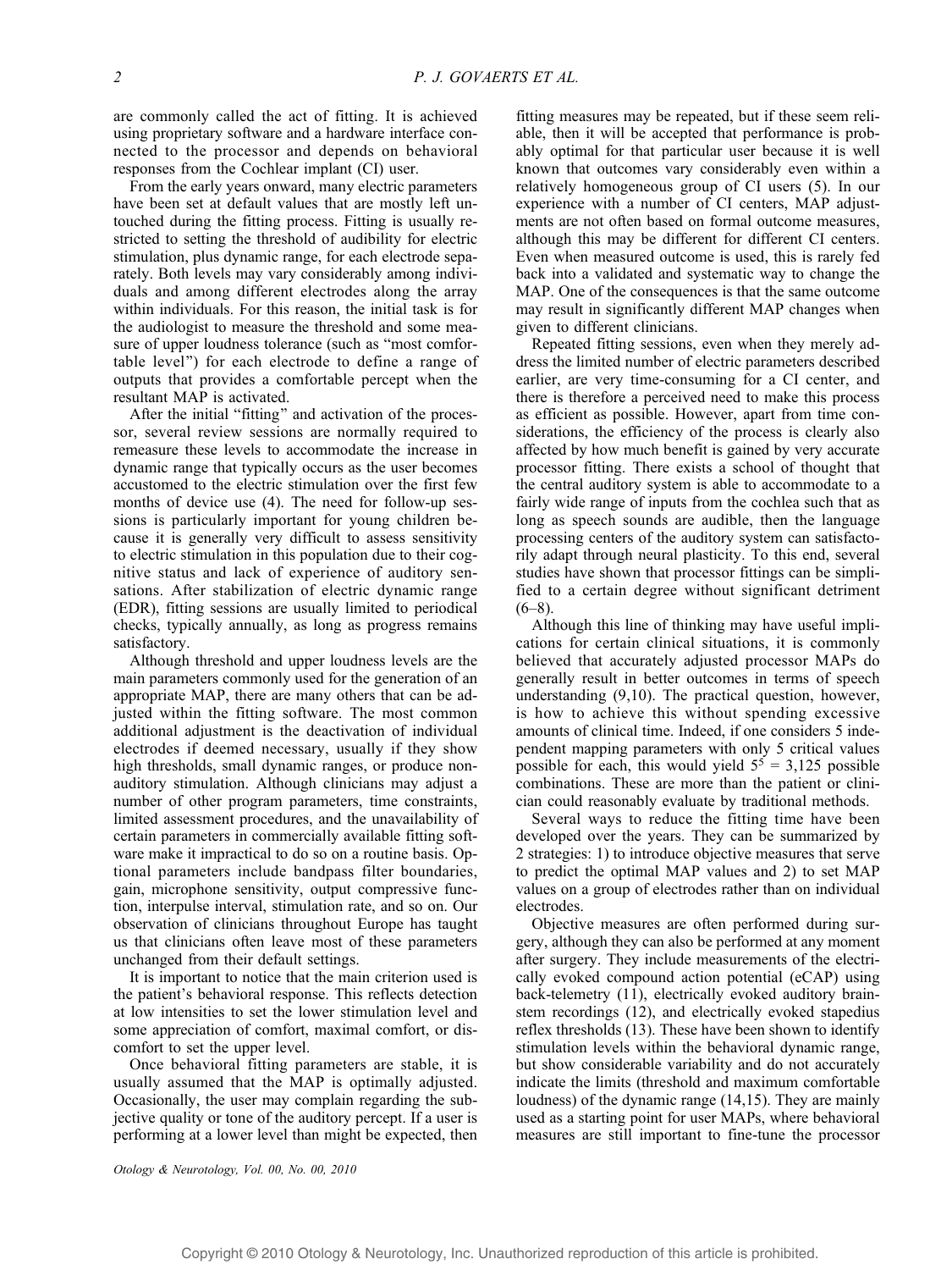fitting. Much work has been performed to optimize the correlation between these objective measures and their behavioral equivalents, with most effort in recent years directed toward eCAP measures with the hope that they might satisfactorily be used as a means of "automated" fitting, dispensing with the need for behavioral measures altogether (16).

Changing the MAP values for a group of electrodes is facilitated in the fitting software of the different devices. For instance, several electrodes can be selected together, and their MAP values can be modified groupwise. Shift and tilt functions allow changing the profile of the lower or upper stimulation levels of the entire electrode array (17), a group of values can be changed by interpolation, etc.

A limitation of traditional processor fitting is that it depends on the experience and knowledge of the audiologists or other personnel performing the measurements and adjustments. Behavioral responses, especially when obtained from patients with no or little auditory experience, may vary according to the methodology used, instructions to the patient, and so on. Training in fitting is usually provided primarily by the CI manufacturers, but there exists no standardized methodology, which makes it difficult to verify the quality of this aspect of the fitting process. Anecdotal reports from clinical specialists working with CI manufacturers suggest that patients with grossly inappropriate MAPs are occasionally encountered even in centers where the usual amount of training has been provided. One can argue that after more than 20 years of cochlear implantation, the act of fitting is still a matter of craftsmanship where much time is invested to set merely a partial number of the electric parameters based on behavioral responses relating to a level of detection and some level of comfort and of which the reliability can be questioned.

One of the basic tenets of the system developed here is that it is the cochlea that is the main site of dysfunction in the typical CI user. Therefore, no matter to what extent the central auditory system is able to "compensate" for an imperfect signal from the (implanted) cochlea, it will inevitably be able to function better if the sound coding by the (implanted) cochlea can itself be optimized. Furthermore, the implanted cochlea is clearly the level of the auditory system to which we have the most direct access during CI programming.

Outcome measures that reflect cochlear function are limited, at least in terms of tests that can be readily performed in a routine clinical setting. Audiometry can assess detection, but speech recognition testing involves higher-level linguistic processing and so only indirectly relates to cochlear function.

Largely to address this problem, we developed a test battery known as the Auditory Speech Sounds Evaluation or A§E (18,19; http://www.youtube.com/watch?v= svlEsF73CAA). This is a psychoacoustic test suite attempting to assess these cochlear functions in more detail. The core module is a discrimination test based around 20 pairs of speech sounds, which are presented in an oddity paradigm and which can provide a clinical indication of the frequency-resolving power of the cochlea. More recently, we have added a loudness scaling module that indicates loudness growth at 250 Hz, 1, and 4 kHz and several modules assessing the coding of temporal fine structure in isolated and linguistic contexts.

To date, audiometry, A§E phoneme discrimination (20 phoneme pairs), A§E loudness scaling (with narrow band noise centered at 250, 1,000, and 4,000 Hz), and speech audiometry (open set monosyllables presented at 40, 55, 70, and 85 dB SPL) are routinely used in our center to measure the quality of the fitting. Strategies have been developed to feedback this information to MAP changes to improve the measured outcome. This approach, however, has faced us with the complex relationships, correlations, and interdependencies between the many electrical and psychoacoustic variables. For any professional, even the very experienced one, it becomes difficult to master all these functional relationships. For that matter, we have made a first attempt to introduce artificial intelligence (AI) in this process.

Artificial intelligence is a relatively new science with many theoretical applications, one of which is the making of rational decisions to maximize outcome in complex systems. It not only attempts to understand but also to build intelligent entities (20). An intelligent agent is anything that can be viewed as perceiving its environment through sensors and acting upon that environment through actuators. For our purpose, the psychoacoustic tests serve as sensors and the MAP (together with the fitting software) as actuator. Internally, the agent function is implemented by an agent program. It is beyond the scope of the present article to elaborate in detail on AI. Briefly, the program is based on knowledge, logic, and learning skills. The core consists of logic, which can be either deterministic or nondeterministic (also called stochastic or probabilistic). Deterministic logic is typically rule-based. Typical forms of nondeterministic logic are neural networks, genetic algorithms, etc. A comprehensive description of state of the art of AI can be found in Russel and Norvig (21).

During the past 10 years, we have been developing an intelligent software system or intelligent agent that is designed to optimize CI processor MAPs. In its actual state, it uses the psychoacoustic outcome measures mentioned earlier, although it is conceived to handle other measures such as electrophysiologic test results or questionnaires as well. It analyzes the actual MAP settings together with the outcome obtained with it. Its primary aim is then to provide recommendations for mapping adjustments to optimize the electric signal presented to the cochlea without the need for conventional behavioural fitting measures, which are subject to the limitations previously outlined.

This software tool is termed the "Fitting to Outcomes" eXpert" or FOX. The aim of this report is to outline the principles behind its development, describe its main features, and to demonstrate its function through some case samples.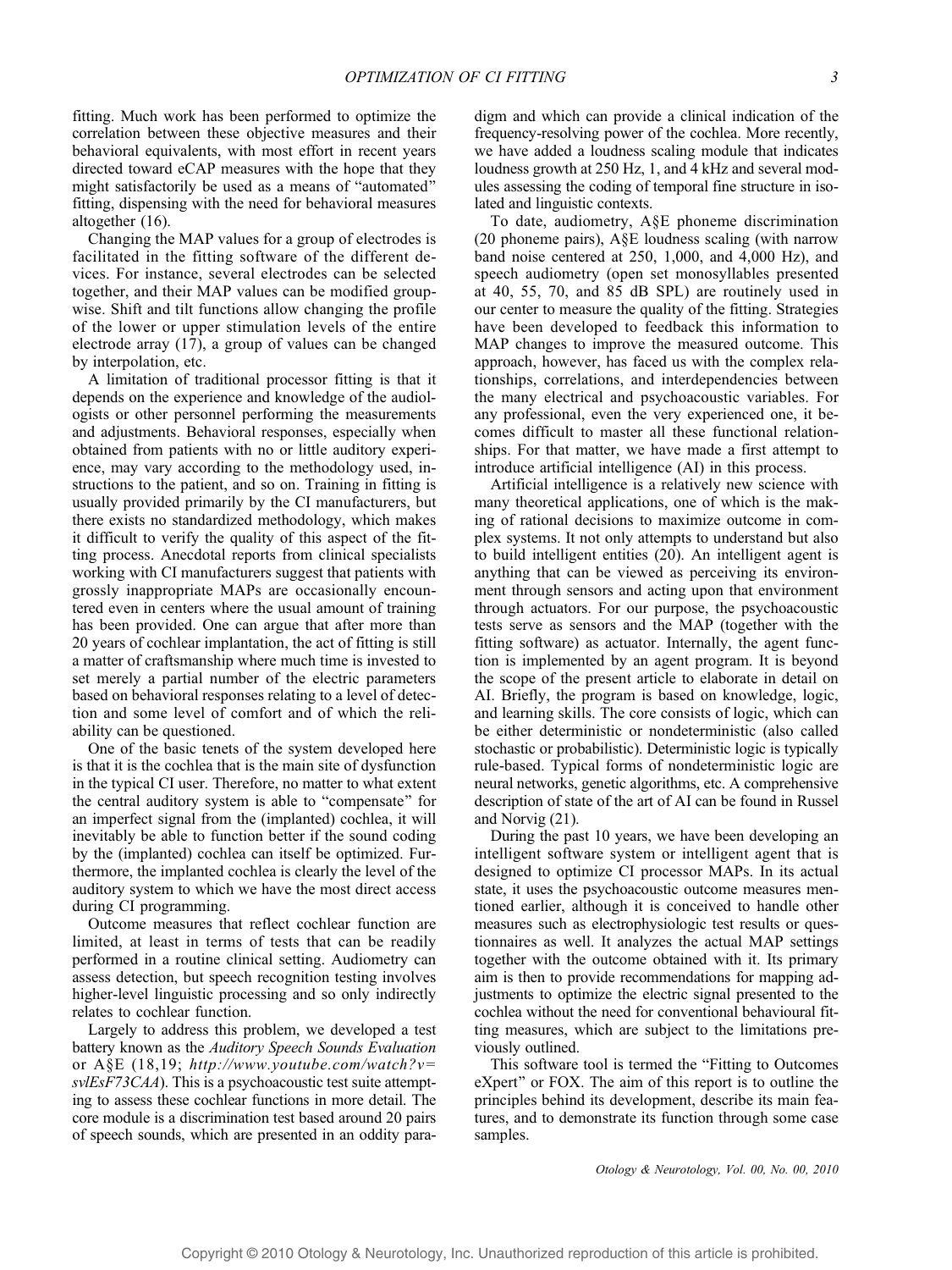

FIG. 1. Fitting to Outcomes eXpert working principle. An initial program and various psychoacoustic test results may be input into FOX, which then delivers fitting recommendations as output. Shaded boxes illustrate function when interfaced with proprietary outcome and CI fitting software, whereas unfilled boxes denote stand-alone function.

#### Principles Behind the Development of FOX

Fitting to Outcomes eXpert (registered with interdeposit digital number BE.010.0112303.000.R.P.2008.035.31230) is based on a set of programming rules that have been established from analysis of clinical MAPs and outcomes over several years' experience with more than 600 CI users at our center. The system, which is written using .net technology, currently contains a large number of determinist "rules" that link a range of outcome measures to the most important parameters that can be adjusted within the CI fitting software. This particular set of rules constitutes the Eargroup "advice," but additional "advices" can be developed and added to FOX from other sources (e.g. other clinical experts, CI manufacturers, etc.), and a user-friendly interface allows the input of additional rules by professionals without the need for knowledge of programming languages. Separate advices (each made up of a set of rules) are available for different situations such as different CI devices, types of processor, or the type of fitting session because any particular rule may operate differently under different situations.

Fitting to Outcomes eXpert can be used as a stand-alone software package but is also able to interface directly with proprietary outcome data sources and CI fitting software through direct synchronization. In this report, we demonstrate how it operates together with the SoundWave fitting system from Advanced Bionics, but it can potentially interface with fitting software from other CI manufacturers. Fitting to Outcomes eXpert works as an iterative process and can be run several times. The basic mode of F1 operation is illustrated in Figure 1, which shows options

for independent function and when interfaced with the Soundwave software ("CI tables") and the Audiqueen database containing outcome data. Thus, FOX takes an existing CI MAP and analyzes the outcome data associated with that MAP. Using deterministic logic based on its set of rules, it then recommends changes to the CI MAP that are expected to improve outcomes. After these changes, outcome measures can be repeated and fed back to FOX, which may suggest further changes or confirm an optimal fitting.

Table 1 illustrates the operation of a typical rule. The  $\overline{T1}$ top row shows the outcome condition that elicits the execution of the rule. In this case, it translates as: "IF the listener fails to discriminate the contrasts  $z - s/$  or  $/a - r/$ of the A§E phoneme discrimination, THEN execute the rule". The left column shows the breakdown of the possible effects of the rule based on additional criteria that consider the actual MAP settings. In this case, the first additional criterion (Rule 4d7 186) reads "IF the average M level of the electrodes coding the acoustic frequencies between 0 and 600 Hz is lower than 330 clinical units (CU), THEN execute what follows." The right column shows the effect produced by the execution of the rule. In this case, the first effect reads "increase the dynamic range of the electrodes coding the frequencies  $0-600$  Hz by 20% if both contrasts were not discriminated OR by 10% if only one contrast was not discriminated."

Outcome measures that may be input to FOX include the following:

- Acoustic (free field) thresholds from 250 Hz to 8 kHz;
- Loudness growth function for 250 Hz, 1, and 4 kHz;

TABLE 1. Typical rule featuring in the Eargroup's advice

| $[z - s] + [a - r] < 2$ |                               |                                                                                                                                                              |
|-------------------------|-------------------------------|--------------------------------------------------------------------------------------------------------------------------------------------------------------|
| Rule 4d7 186            | map.Maximum $0\,600 \leq 330$ | map.Maximum $0\,600 = \text{map.Minimum } 0\,600 +$<br>(map.Maximum 0 600 – map.Minimum 0 600) $\times$<br>$(100 + (2 - [z - s] - [a - r]) \times 10) / 100$ |
|                         |                               |                                                                                                                                                              |

See text for details.

 $\overline{a}$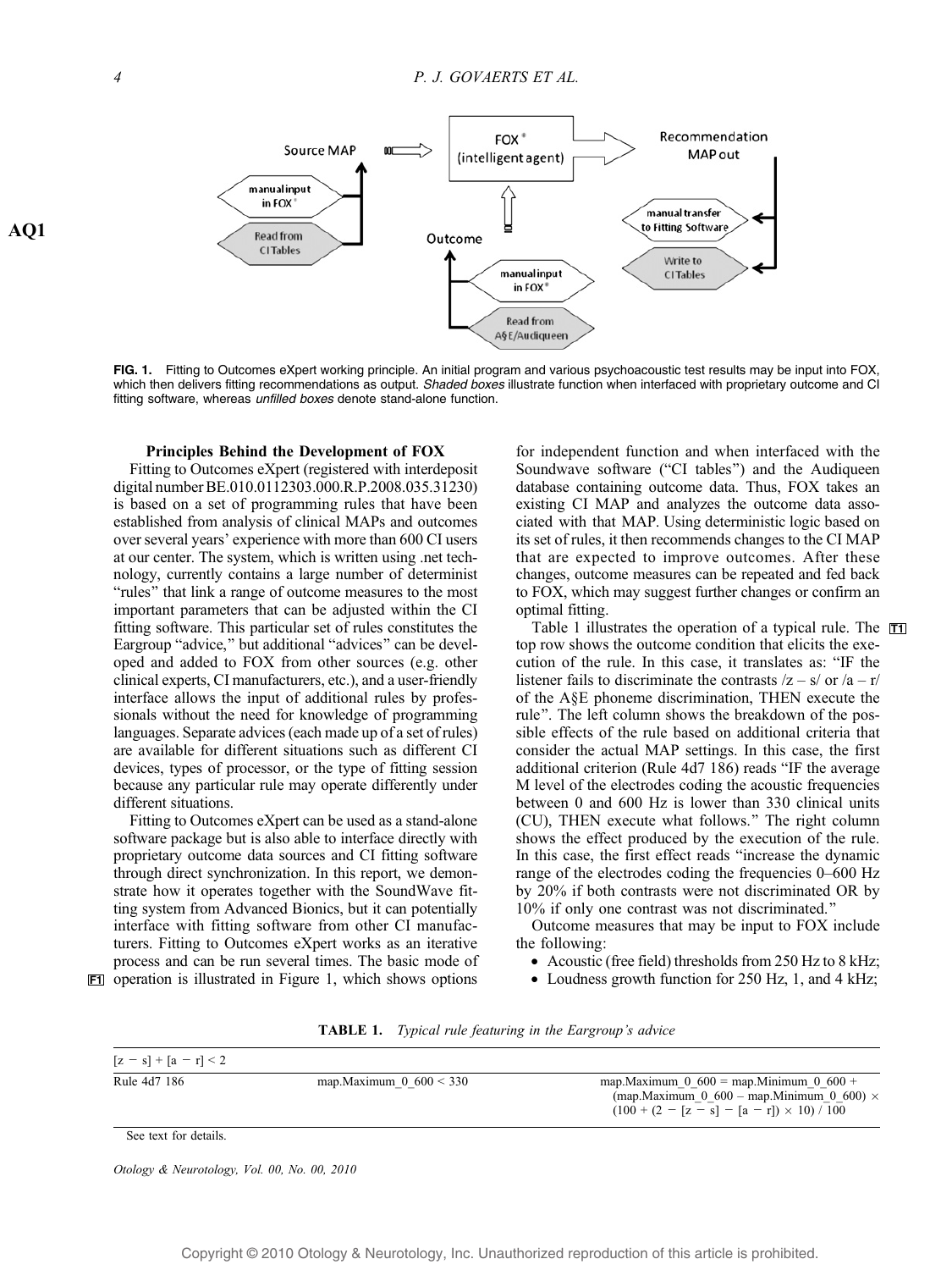- Auditory Speech Sound Evaluation discrimination of 20 phoneme contrasts at 70 dB HL (re. 1-kHz narrowband noise);
- Speech audiogram (scores at 40, 55, 70, and 85 dB SPL).

Additional outcome measures can potentially be incorporated into FOX, following development of appropriate rules. These could potentially include other behavioral test data, objective test data (eCAP measures, stapedius reflex thresholds, etc.), questionnaire data, or other performance measures.

Mapping parameters currently incorporated into FOX include the following:

- Electric thresholds (T levels) and upper loudness limits (M levels);
- Input dynamic range;
- Gain;
- Electrode activation/deactivation;
- Processing strategy (HiRes, HiRes 120, etc.);
- Pulse rate:
- Bandpass Filter boundaries;
- Automatic Gain Control;
- Sensitivity;
- Volume.

In the future, rules for additional parameters may be developed.

It should also be noted that a number of safety measures are available to control the risk of errors and of overstimulation. These provide warnings or constraints to the MAP settings or changes that are allowed, restricting the operating freedom within stricter and safer limits than those the manufacturer's fitting software allows. Some are based on clinical expertise and intuition. For example, increases in the maximal or most comfortable stimulation level (M level for AB devices) are restricted to 80 CU per iteration. Other safety measures are based on statistical analysis of all MAPs that have ever been given to CI users. For example, the distribution of all these settings is defined by an average value  $\mu$  and a standard deviation (SD) for each MAP parameter. Whenever an advice attempts to modify the value of an electric parameter to beyond the interval  $\mu \pm 2$  SD, this attempt is highlighted to alert the audiologist. Whenever an advice attempts to modify the value to beyond the interval  $\mu \pm 5$ SD, FOX will block the modification, alert the audiologist, and provide the option to take over programming outside the control of FOX. For example, the highest M level that the current settings of FOX would accept are 393 CU for the AB HiRes90k device. These additional safety measures are particularly important when fitting is being performed by relatively inexperienced clinicians.

# Features and Operation of the FOX System

Fitting to Outcomes eXpert is able to provide MAPs for the initial switch-on sessions based on demographic data, and this "automap" function is described in the succeeding sentences. In addition, the system can be used to optimize MAPs that have been originally generated from standard behavioral fitting sessions.

A user-friendly graphic interface presents a list of available MAPs for a given patient. These MAPs are available to FOX by means of synchronization between the proprietary fitting software and its own database. An individual MAP is selected and read into FOX.

A specific "advice" is then selected from a list, according to, for example, the particular CI device or type of fitting session (such as initial switch-on). Figure 2 shows  $F2$ the advice selection screen together with the list of outcomes that can be entered for that particular advice. The audiologist can enter whatever outcomes have been obtained from the patient using the MAP being analyzed. These test results can be entered manually or they can be imported seamlessly from the A§E test suite or an Audiqueen (Otoconsult, Belgium) export file.

Once data entry is complete, FOX analyses the MAP settings together with the outcome and formulates its feedback. The response from FOX is in 2 forms: messages and MAP changes. Figure 3 shows a screen shot of F3 the software showing a typical FOX response. Outcome measures that were entered are listed in the left panel. The main panel contains several "messages," in this case highlighting that changes to the MAP are suggested, plus a prompt requesting additional outcome data. At the bottom of the screen are recommendations to adjust M levels for 6 electrodes and gains for 4 electrodes. These fitting parameter suggestions may be executed manually by the audiologist or automatically by direct communication with the fitting software upon the audiologist's approval.

Outcome measures using the modified MAP can then be made and entered into FOX such that more than 1



FIG. 2. The ''advice'' selection screen. In this case, it is a followup session with an Advanced Bionics device. On the left are listed the outcome measures that can be entered for this particular advice.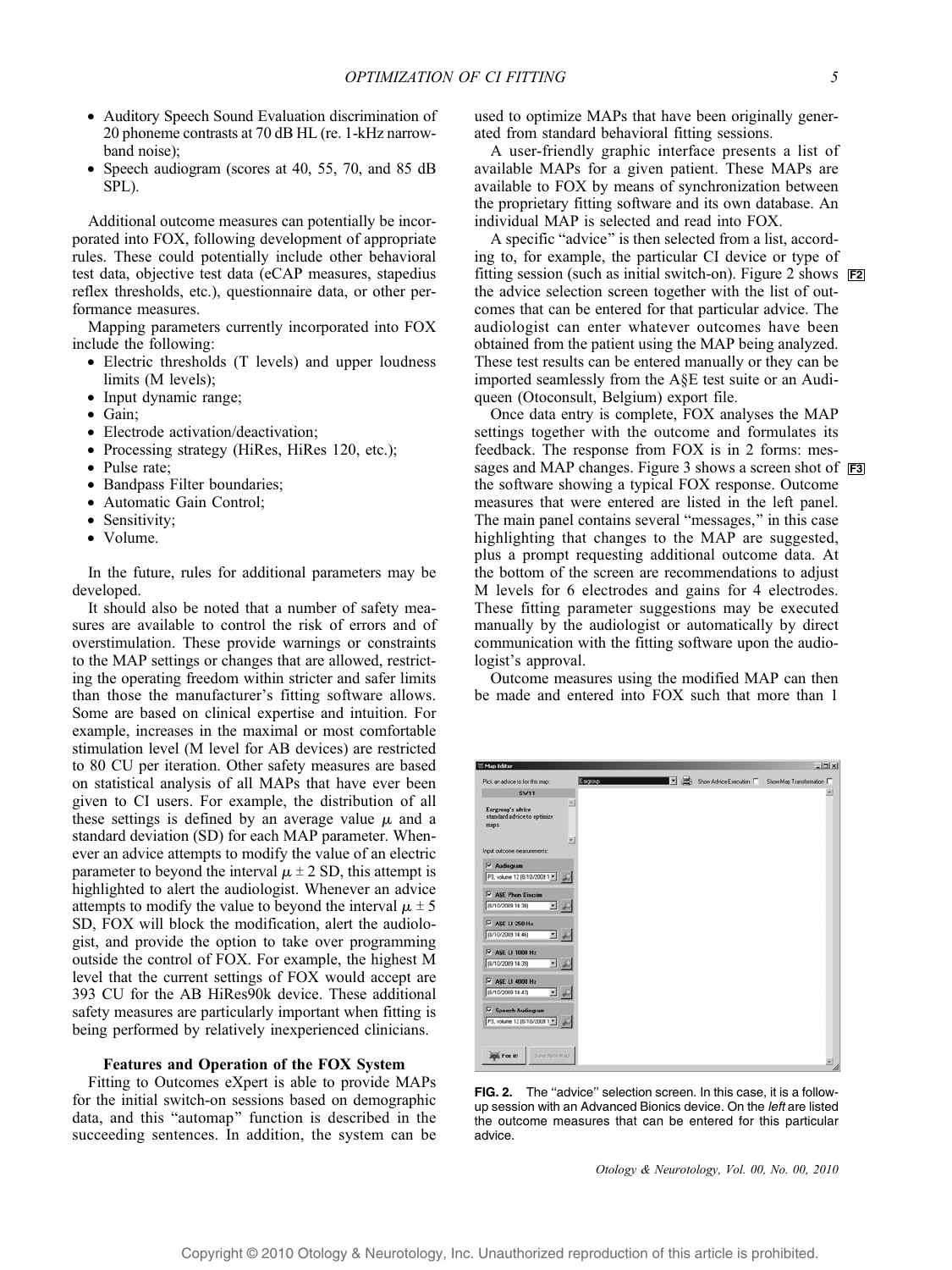

FIG. 3. A typical response from FOX, after input of outcome data, is illustrated in this screen shot. The output consists of messages (1) and suggested modifications of the MAP settings (2). See text for further details.

iteration may be performed at a fitting session, whereby FOX will assess the new outcome measures with reference to the new MAP and then possibly suggest further MAP changes. Alternatively, depending on the type of session or time after initial activation, the patient may be advised to use the new MAP until the next fitting session, when outcome measures may then be performed. If no programming changes are required after analysis by FOX, then an appropriate message is returned by the system.

## The "Automap" Function

The current version of  $FOX$  contains an advice for the production of MAPs in the absence of any preexisting behavioral fitting measures or outcome measures. These "automaps" are generated based on a statistical analysis of all available MAPs from the CI population that yielded good outcomes (where FOX judged that no further attempts to improve the outcome could be made). They would typically be used at the initial switch-on session, when an incremental series of up to 10 automaps can be generated to accommodate early increase in dynamic range (loudness tolerance). This makes the initial fitting process more systematic and can save a lot of clinical time. As soon as the CI user has a level of acceptance to electric stimulation, and the first outcome measures are available, FOX can then be used to individualize and optimize these MAPs. The case sample in the succeeding sentences provides further details of the automap function.

In the future, we plan to develop rules so that FOX can generate automaps for specific subgroups of patients based on their medical history, age and duration of deafness, audiologic, and other data.

|                                | ٠                | $\overline{z}$  | t                   |                       | s                        | к              | y                          | ä                   | 9              | 10   | 11        | 12                        | 13   | 14             | 15             | 16              |
|--------------------------------|------------------|-----------------|---------------------|-----------------------|--------------------------|----------------|----------------------------|---------------------|----------------|------|-----------|---------------------------|------|----------------|----------------|-----------------|
| r I                            | $\overline{33}$  | $\overline{z}$  | R3                  | $\overline{57}$       | R5                       | 67             | R5                         | $\overline{65}$     | 85             | 68   | 68        | 68                        | 60   | 72             | $\overline{z}$ | $\overline{v}$  |
| M                              | 201              | 203             | 211                 | 224                   | 28                       | 240            | 240                        | 249                 | 249            | 245  | 241       | 234                       | 237  | 238            | 238            | 233             |
| Gain                           |                  |                 |                     |                       |                          | 自病             |                            | 01                  |                | 03   | 通病        | 0.8                       |      |                |                | $-1.4$          |
| <b>In Enabled</b>              |                  |                 |                     |                       |                          |                |                            |                     |                |      |           |                           |      |                |                | $\overline{1}$  |
| <b>Filter Band Low Cutoff</b>  | 250              | 416             | 454                 |                       | RSD                      | <b>ROB</b>     | 983                        | 1168                | 1387           | 1648 | 1958      | 2326                      | 2762 | 2291           | 3898           | 4630            |
| <b>Filter Band High Cutoff</b> | 416              | 434             |                     |                       |                          |                | 1168                       | 1307                | 1048           | 1950 |           |                           |      |                | 4630           | 13700           |
| <b>Clipping Level</b>          | 541              | 541             | 541                 | 541                   | 541                      | 541            | 541                        | 541                 | 541            | 541  | 541       | 541                       | 541  | 541            | 541            | 541             |
| Impedance                      | 0.5              | 0.5             | 05                  |                       | 05                       | 0.5            | 85                         | 0.5                 | 05             | 0.5  | 0.5       | 05                        | 05   | 05             | 05             | E               |
| Pulse Width 20.7               |                  |                 |                     | Extended Low Extended |                          |                | PulseWaltSelling   Manual  |                     |                |      |           | ThresholdSetting   Manual |      |                |                |                 |
| <b>IDR</b>                     | $\overline{100}$ |                 | Volume Range Lower  |                       | 15                       |                | ProcessorType Hamony       |                     |                |      |           |                           |      |                |                |                 |
| AGC Enabled                    |                  |                 | Volume Range Lipper |                       | $-5$                     |                |                            | ProgramType   HResS |                |      |           |                           |      |                |                |                 |
| Sensitivity 10                 |                  |                 |                     | AudioMixType Aux Only |                          |                |                            | Fideliy120 Enabled  |                |      |           |                           |      |                |                |                 |
|                                |                  |                 |                     |                       |                          |                |                            |                     |                |      |           |                           |      |                |                |                 |
|                                |                  |                 |                     |                       |                          |                |                            |                     |                |      |           |                           |      |                |                |                 |
|                                | $\mathbf{1}$     | $\overline{z}$  | <b>h</b>            | $\overline{4}$        | s                        | ċ              | z                          | ٠                   | 3              | 10   | 11        | 12                        | 13   | 14             | 15             | 16              |
| $T - 1$                        | 83               | $\overline{22}$ | 63                  | 67                    | 65                       | $\overline{c}$ | 65                         |                     | $\overline{5}$ | 薩    | <b>CO</b> | 68                        | 68   | 72             | 72             | $\overline{70}$ |
| H                              | 234              |                 |                     |                       |                          | 264            |                            | 276                 |                |      |           |                           |      |                |                | 290             |
| <b>Gain</b>                    | 47               |                 |                     |                       |                          |                | 0.6                        |                     |                |      |           |                           |      |                |                |                 |
| <b>Is Enabled</b>              |                  |                 |                     |                       |                          |                |                            |                     |                |      |           |                           |      |                |                |                 |
| <b>Filter Band Low Cutoff</b>  | 250              | 416             |                     |                       |                          | 828            | 983                        | 1168                | 1387           | 1648 | 1958      |                           |      |                |                | 6530            |
| <b>Filter Band High Cutoff</b> | 416              | 454             |                     | 697                   | <b>DOM</b>               | 983            | 1168                       | 1367<br>п           | 1648           | 1950 | 2226      | 2762                      | 2291 | 3893           | 4630           | 9700            |
| Clipping Level                 | 541              | 541             | 541                 | 541                   | 541                      | 541            | 541                        | 541                 | 541            | 541  | 541       | 541                       | 541  | 541            | 541            | 541             |
| Impedance                      | 0.5              | 0.5             | 0.5                 | 05                    | 0.5                      | 05             |                            | $0.5$ 0.5           | 0.5            | 0.5  | 0.5       | 0.5                       | 05   | 0 <sub>5</sub> | 05             | 0.5             |
| Puise Width                    | 20.7             |                 |                     | Extended Low Extended |                          |                | PulseWidthSelting   Manual |                     |                |      |           | ThesholdSelling Manual    |      |                |                |                 |
| IDR                            | $\overline{100}$ |                 | Volume Range Lower  |                       | $\overline{\phantom{a}}$ |                | ProcessorType Hamory       |                     |                |      |           |                           |      |                |                |                 |
| AGC Enabled                    |                  |                 | Volume Range Upper  |                       | $\overline{\phantom{1}}$ |                |                            | ProgramType HiResS  |                |      |           |                           |      |                |                |                 |

FIG. 4. MAPs at Sessions 2 (Gold 2, top) and 3 (Ivory 1, bottom).

#### Case Example

A 22-year-old lady requested a cochlear implant when she was about to finish university studies. She had been diagnosed with a 60-dB sensorineural hearing loss of unknown etiology at the age of 3. She received hearing aids immediately and entered mainstream education. Her hearing thresholds had further deteriorated to 90 dB HL by the age of 12.

Imaging suggested normal cochlear morphology, and surgery was uneventful. An Advanced Bionics HiRes90k device was implanted with full insertion of the electrode array, and first fitting took place 3 weeks later. A series of 10 automaps, with incrementally increasing stimulation levels, was created (from quietest to loudest; these are known as the switch-on automap; Silver 1, 2, and 3; Gold 1, 2, and 3; and Ivory 1, 2, and 3). The switch-on MAP was used for the duration of the switch-on session. At the end of this session, the silver MAPs were programmed in 1 speech processor and the gold MAPs in a second processor, and the patient received both processors to take home. She was instructed to start with the



FIG. 5. Outcomes at Session 2. The audiogram (left) shows the unaided results with headphones before implantation (pure-tone average of 93 dB HL on both sides) and the results with the CI in free field after implantation (pure-tone average of 22 dB HL). The A§E discrimination (right) shows that 19 of the phoneme contrasts were well discriminated (gray fields), and that 1 contrast was not (white field).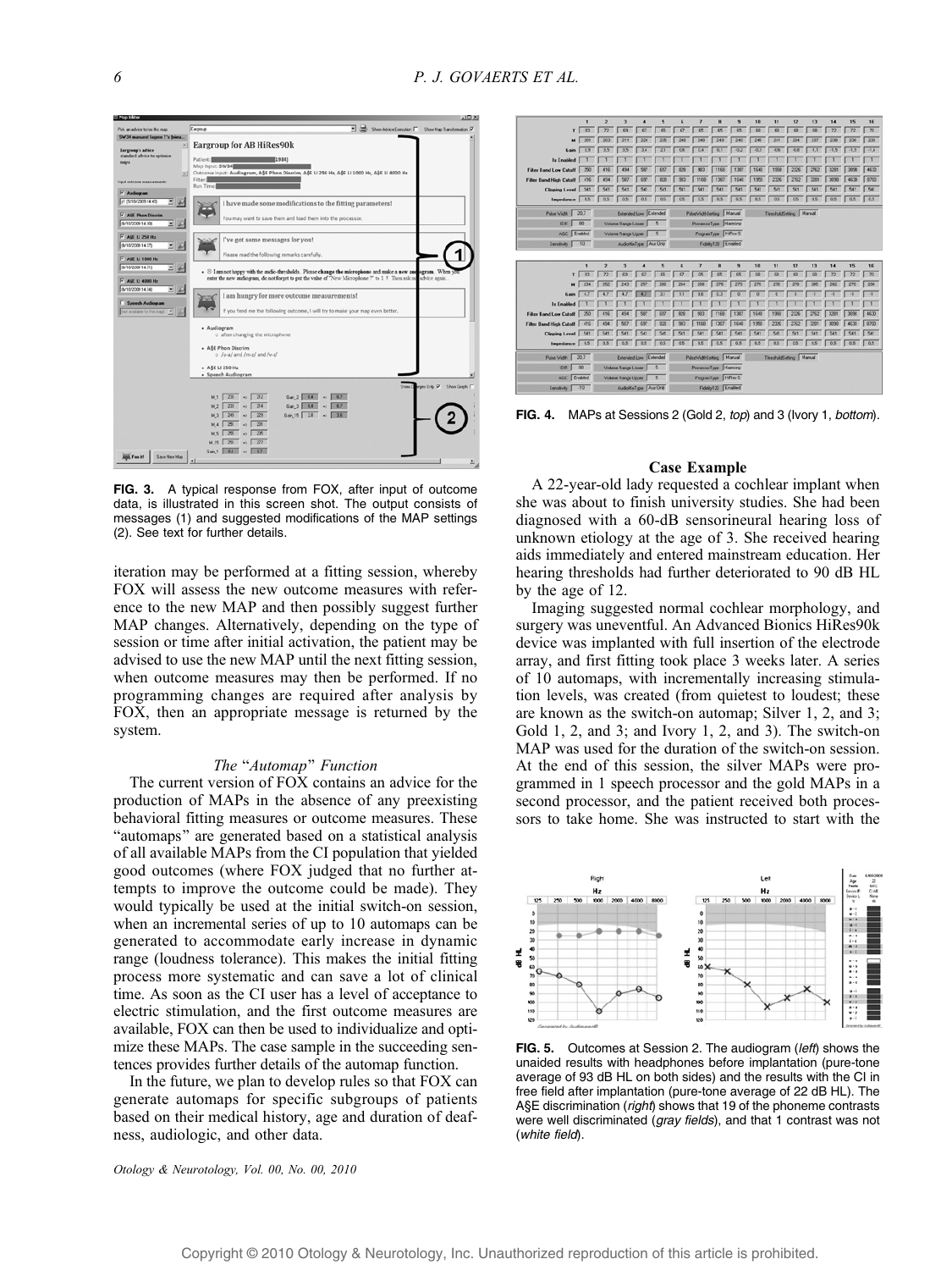MAP Silver 1 and to switch to an incrementally louder MAP every day as long as the sound percept remained tolerable.

and outcomes were measured using this MAP. According to the routine follow-up protocol in the Eargroup, audiometry and A§E phoneme discrimination were assessed, and the results are given in Figure 5. Both F5 the MAP settings and the outcomes were entered into

The second session was 1 week after switch-on. The F4 patient had increased up to MAP Gold 2 (Fig. 4, top),



FIG. 6. Outcomes at Session 3. The loudness scaling at 250, 1,000, and 4,000 Hz are plotted (dots connected by solid line) on the top 3 graphs representing the perceived loudness on the vertical axis (ranging from  $0 =$  inaudible to  $6 =$  too loud) as a function of the presented intensity. The thick black line and the gray zone represent the average score and 95% confidence interval, respectively, in normal-hearing listeners. The speech audiogram (bottom graph) shows the phoneme and word scores of open-set monosyllable lists presented at 40, 55, 70, and 85 dB SPL.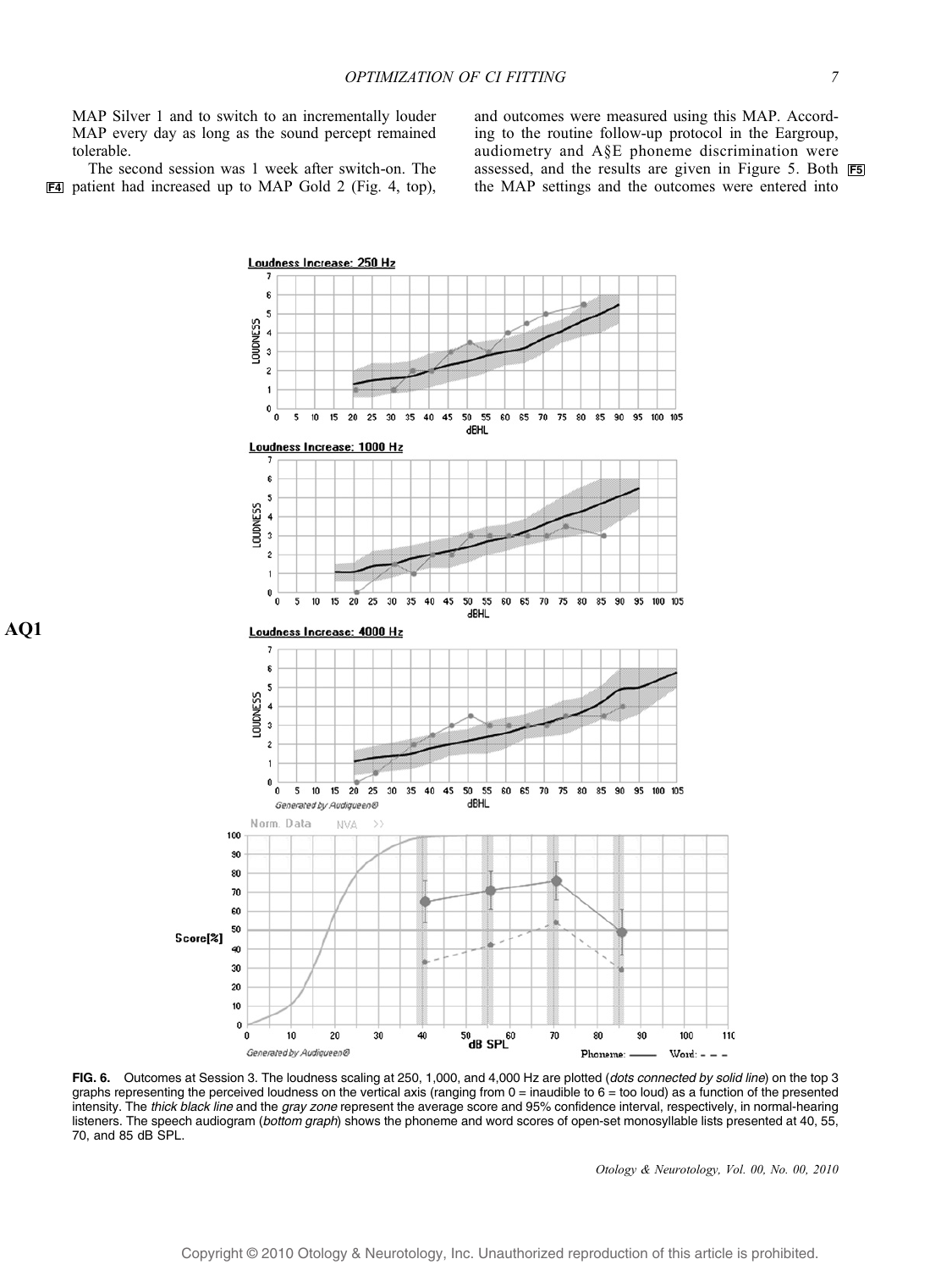

FIG. 7. Fitting to Outcomes eXpert advice at Session 3. Fitting to Outcomes eXpert proposed some MAP changes and to repeat speech audiometry and A§E loudness scaling at 250 Hz.



FIG. 8. Repeated outcomes at Session 3, after implementing the MAP changes proposed by FOX. The loudness scaling at 250 Hz shows values that are more within the normal zone than previously. Speech audiometry shows better scores at 55, 70, and 85 dB SPL and less rollover.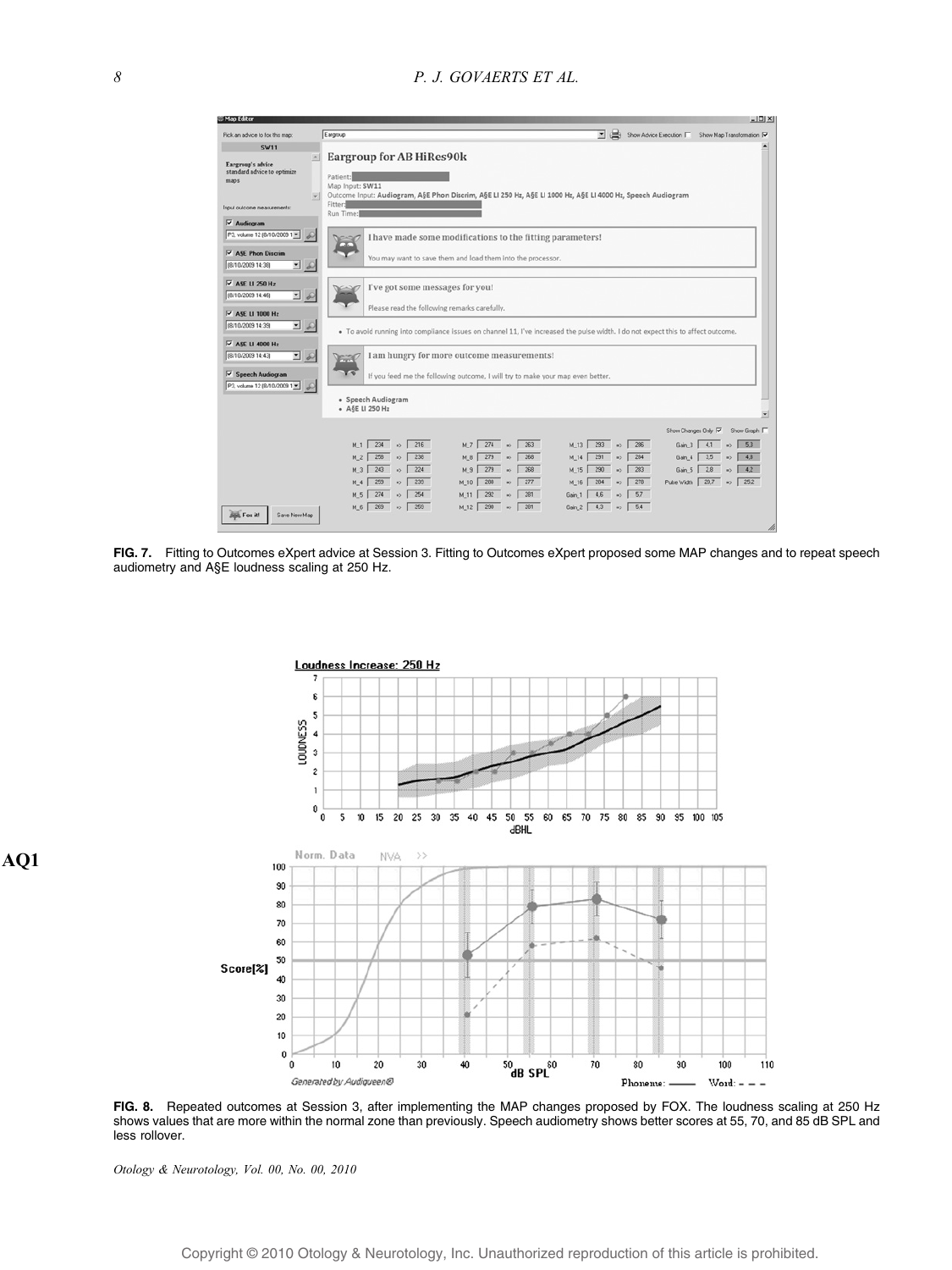

FIG. 9. Fitting to Outcomes eXpert response at Session 3 based on the repeated outcome measures.

FOX, which recommended leaving the MAP unchanged. The speech processor was loaded with MAP Gold 2 plus 2 higher automaps (Gold 3 and Ivory 1), and the patient was instructed to try the higher automaps occasionally to see whether they were comfortable.

The third postoperative session was scheduled for 2 months later, that is, 10 weeks after switch-on. At this time, the patient had moved up 2 more automap levels (to Ivory 1; Fig. 4, bottom), and outcomes were measured using this MAP. Auditory Speech Sounds Evaluation loudness scaling and speech audiometry (open-set consonant-vowel-consonant list at 40, 55, 70, and 85 dB

F6 SPL) were assessed, and the results are given in Figure 6. Both the MAP settings and the outcomes were entered into FOX.

On this iteration, FOX proposed some MAP changes and to repeat speech audiometry and A§E loudness scal-

F7 ing at 250 Hz (Fig. 7). It can be seen that loudness percepts at 250 Hz were louder than ideal, and that the speech audiometry shows some rollover at 85 dB SPL (Fig. 6). The suggested MAP changes were an overall slight decrease of the M level, an increase of the gain on 5 most basal electrodes, and a slight increase of the pulse F8 width. Figure 8 shows the repeated outcome measures

after these were implemented. A further iteration of FOX was then run using the new

MAP parameters and the repeated outcome measures. On this occasion, FOX proposed a few minor MAP changes (further lower the M level and increase the gain on the 5 most basal electrodes) but did not request any new out-F9 come measures (Fig. 9). These changes were implemen-

# ted, and the patient returned home.

#### DISCUSSION

The traditional approach to CI programming has remained essentially unchanged since the introduction of commercial devices some 20 years ago. Generally, the fitting process (as it is performed in usual clinical practice) can be considered to be "comfort driven," in that the primary goal is to provide electric stimulation within the dynamic range (from threshold up to most comfortable level). This applies to individual electrodes and to active MAPs when multiple electrodes may be active. Sometimes, CI users may report their auditory percept to be too soft or too loud, or to have an undesirable tonal quality (e.g. too boomy). From these reports, adjustments to the stimulation limits are normally made to optimize loudness levels (usually adjustment of M levels). For tonal adjustments, M level and/or gain adjustments would be typical. However, the process of making the percept as comfortable as possible may not necessarily be desirable in terms of longterm benefit from the device. What is immediately most comfortable may not provide the best speech understanding. This point can perhaps be clearly illustrated by the situation of fitting hearing aids to patients who have presbycusis. Such patients have often had long-term highfrequency hearing loss and tend to dislike amplified high frequencies initially, although these are critical for speech understanding.

Another difficulty is that users become adapted to a particular stimulation pattern (MAP), so that any parameter changes tend to result in an initial decrement in perceived sound quality. Because of this, patients may resist potentially beneficial modifications or may be asked to trial new MAPs for periods of days or weeks, so that the process of MAP optimization can take considerable time and sometimes numerous clinical appointments.

This traditional approach to fitting has been a legitimate one because more sophisticated methods have not been available (apart from the incorporation of objective measurements that generally aim to achieve the same goals as behavioral measures). However, in this time, clinicians working in this field have developed considerable theoretical, empirical, and heuristic knowledge such that a more systematic approach, such as is offered by FOX, might represent a significant improvement in fitting methodology and, hence, produce better outcomes.

As a way of achieving this, a fundamental principle of FOX is to make parameter adjustments that are based on outcomes, rather than channel-by-channel behavioral comfort measurements. Indeed, it seems strange to adjust such a highly technical device for such an important sensory function with only little measurable outcome as feedback. As outlined earlier, FOX can potentially use rules based on a wide range of outcome measures, including subjective questionnaires. However, the central focus is on optimization of the signal delivered by the implanted cochlea. This is the level of the auditory pathway where fitting parameters will have their most direct impact. The cochlea is responsible for detection and discrimination of the different sound features. Optimization of these processes will result in optimized identification and recognition at the higher levels of the auditory pathway that serve language processing.

Audiometry and speech discrimination tests have been used as outcome measures for many years, and so it is probably a reasonable first step to use these measures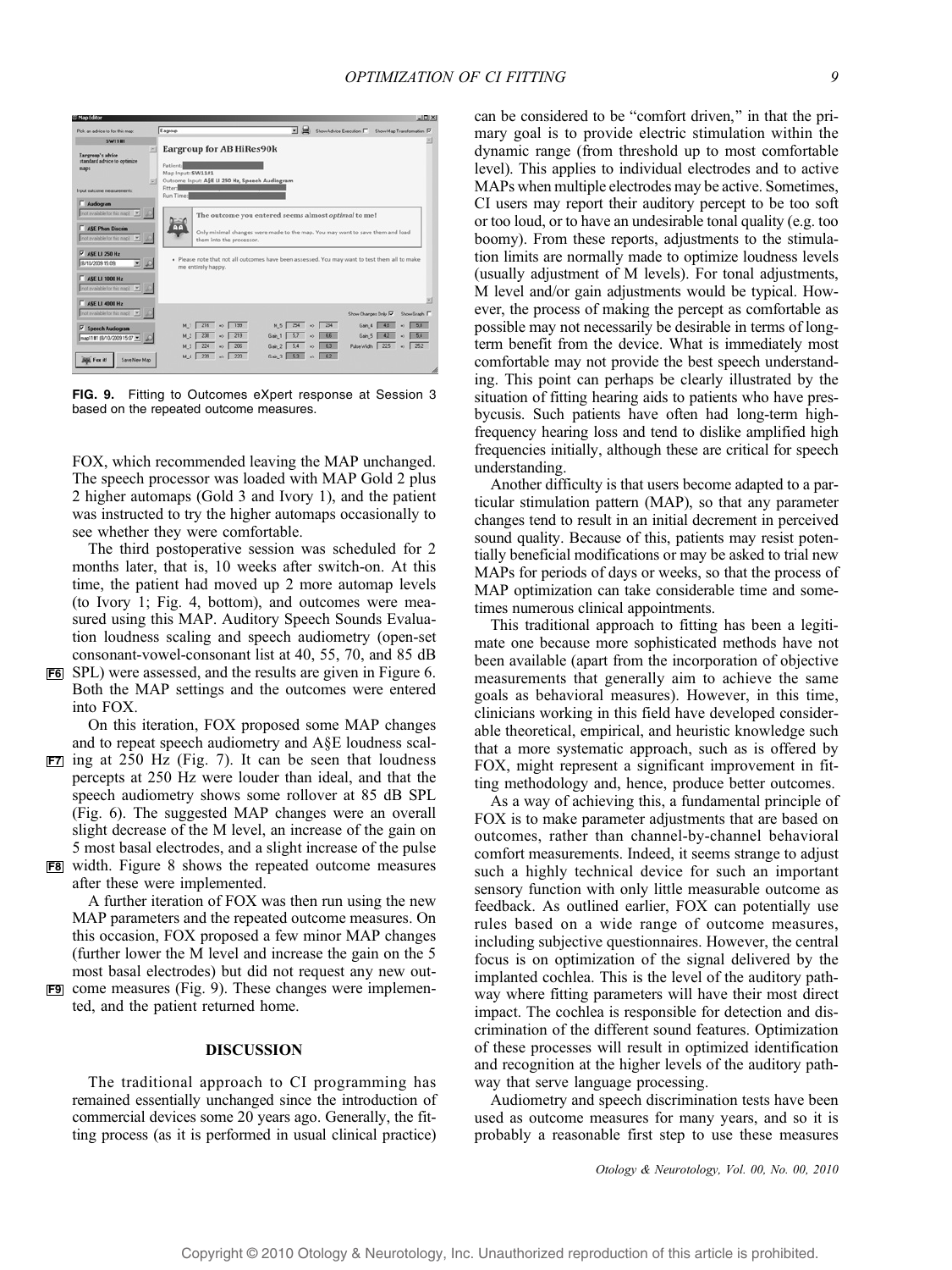where possible. However, we now have additional outcomes that can be used. Thus, at our center, we also place considerable emphasis on the use of phoneme discrimination and loudness growth, 2 modules of the A§E psychoacoustic test suite, to gain additional information on cochlear function (as outlined in the Introduction).

As mentioned in the introduction to this report, systematizing the fitting process and reducing the interclinician variability is another important issue, especially in view of the wide range of skills and experience of the clinicians performing these tasks. There is a large number of fitting parameters available to the audiologist, some of which interact with each other. Because of this complexity, even experienced clinicians inevitably sometimes overlook potential opportunities for adjustment. Even when reliable outcome measures are available, there can be another difficulty in that the relationships between the many patient-related factors, outcome variables, and fitting parameters are very complex, making it difficult for an audiologist, in the typical clinical situation, to make systematic judgments on which parameters to adjust to gain the best outcomes.

The introduction of a system such as FOX as an "intelligent agent" using deterministic logic provides an opportunity to cope with this complexity. It is a first step toward the introduction of artificial intelligence in the fitting of CIs. At this stage, we have opted for a deterministic approach and heuristic rules in contrast to nondeterministic approaches (such as with neural networks, genetic algorithms, etc), mainly because the latter require instantaneous feedback of large amounts of outcome data. This is manageable in systems such as gaming, labyrinth tasks, pattern recognition, etc., but not in the human being where each outcome measure takes of the order of 10 minutes.

With the traditional approach to fitting, the initial stages (the period from switch-on until the EDR is stable) usually take up a lot of clinical time—perhaps  $5$  to  $10$ sessions for postlingually deafened adults and more for prelingually deaf children. Many CI users have no experience or no recollection of normal hearing, and so they are often unable to reliably make the judgments required for the audiologist to set fitting parameters. Furthermore, even if a MAP can be generated with apparently reliable estimates of the lower and upper loudness limits, there are usually large changes in these over the initial days and weeks after activation (4), meaning that measurements are often repeated at each visit and the MAP modified accordingly.

Automation and the introduction of artificial intelligence technology, such as may be provided by the use of FOX, may save a lot of time in these early stages.

The "quality" of CI fitting (i.e. outcomes) is inevitably dependent on the time spent, whatever approach is **F10** used. Figure 10 provides a hypothetic relationship where a certain amount of fitting time is needed to obtain satisfactory outcomes (solid line), but spending everincreasing fitting time will result in diminishing returns. Naturally, we tend to favor a time input that provides the



FIG. 10. Hypothetical relationship between time spent on CI fitting (abscissa) and the quality of the fitting obtained (ordinate). The solid line represents the relationship using the "traditional" approach to fitting, whereas the dashed line represents the relationship using FOX. From a starting point on the solid line, the incorporation of FOX can be used to either 1) spend the same amount of fitting time to achieve better outcomes or 2) spend less time to achieve the same outcome.

best compromise between time spent and quality of the outcome. From this starting point, the introduction of FOX can thus provide 2 options: either to spend the same amount of time on fitting as before and thus obtain better outcomes or to spend less time to obtain similar outcomes to before (dashed line). Again, the choice of which option to follow will typically depend on available resources, financial factors, and so on.

In addition to its application in routine clinical fitting, it is possible that the systematic approach provided by FOX may have uses in other related situations. One such application may be in clinical research, where it is conceivable to design advices to conduct clinical trials, for example, to try to find out whether the individual setting of stimulation rate can optimize results. If one designs a rule that uses an outcome to set the stimulation rate, then this can be used for driving a variety of related studies. The systematic approach will not only improve the robustness of the study design but also allow to diligently explore other MAP parameters than the ones commonly used to date.

A further advantage of the use of an intelligent agent lies in the possibility to equip it with learning skills, allowing an almost continuous improvement of the rules based on the permanently monitored effects. This could be either "case-wise," for example, where negative results in a single case can be analyzed and contribute toward rule modifications, or "group-wise," based on the statistical analysis of group data, which will allow us to expand our rules using such data both from our own center and from many others. At present, rules are only modified after the intervention of and approval by an expert team consisting of at least 1 audiologist, ear, nose, and throat specialist, and software engineer. Future developments will include automatic self-learning capacities to become part of FOX.

This report illustrates that FOX is currently an operational clinical tool, which is found useful and user-friendly